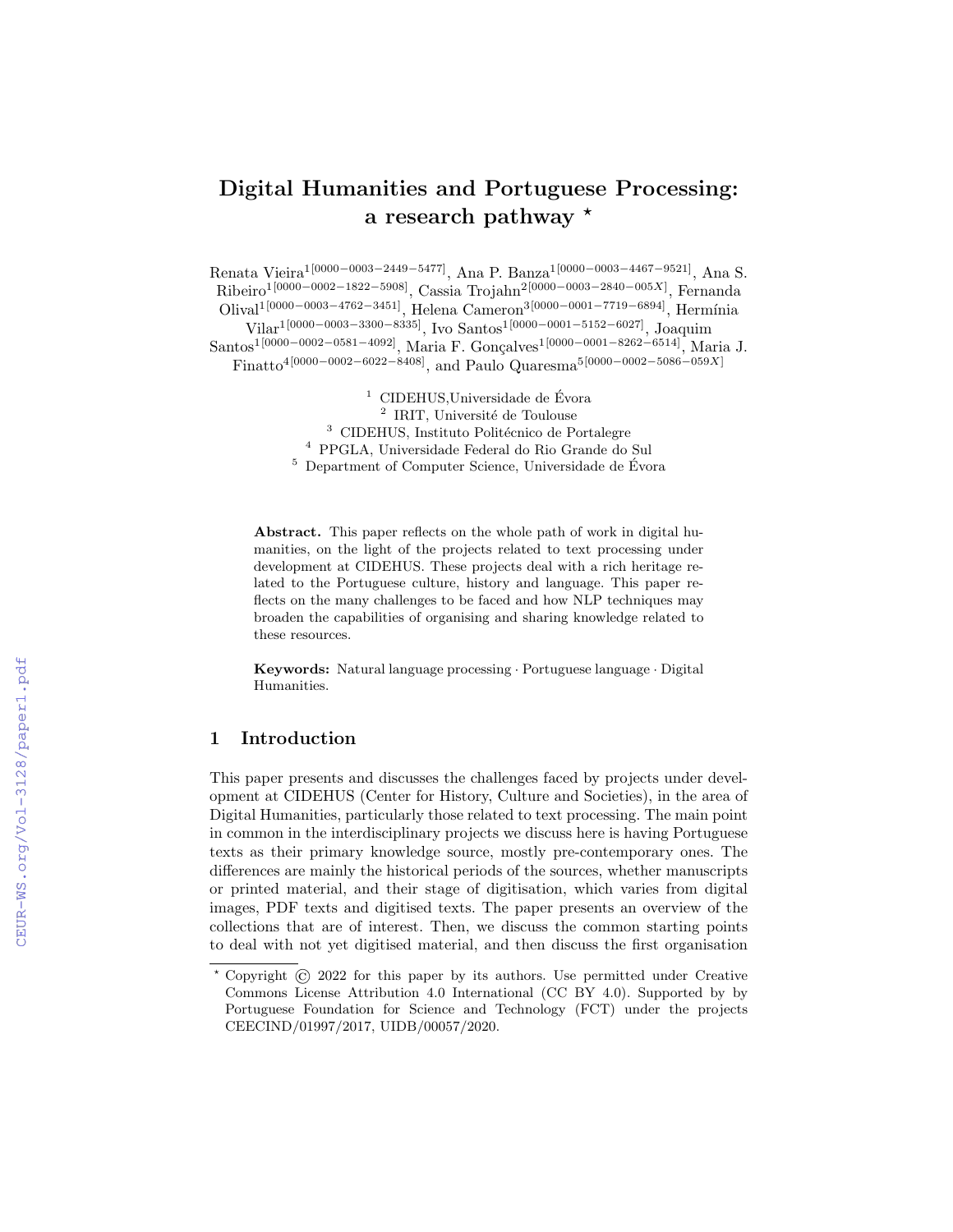requirements once they are digitised or transcribed. Next, we present the more advanced processing undertaken in some of the collections under study, as well as discuss current research goals and how NLP is required or involved. At last, we present our concluding remarks.

# 2 DH at CIDEHUS: dealing with sources from the 15th century to date

The Centre for History, Culture and Societies (CIDEHUS) is an interdisciplinary research centre of the University of Evora. It develops research in the intersection ´ of heritage, language, history, social sciences and more. CIDEHUS has been conducting research in the area of Digital Humanities, dealing with texts, 3d models, georeference, maps, music, tourism experiences etc. In this paper we focus on those research in the area of DH which are more closely related to text collections. These collections under analysis cover a broad range period, as listed below:

- From the 14ht to the 16th century, "Cortes Portuguesas" is a source under analysis by Hermínia Vilar.
- From the 16th and 17th centuries: (i) the letters collected in "Livro das Monções" are studied in a project led by Ana Sofia Ribeiro [13]; (ii) António Vieira's unfinished work ("História do Futuro") is studied by Ana Paula Banza [2].
- From the 18th-century, we have: (i) the Parish Memories, with related projects led by Fernanda Olival [15] [11]; (ii) the medical books and treatises of Curvo Semedo, studied in a project led by Maria Finatto [4] [12] and (iii) the first Portuguese nursery handbook "Postilla Religiosa, e Arte de Enfermeiros"  $(1741)$  studied by Filomena Gonçalves [5].
- Addressing contemporary scientific literature, we have the research conducted by Ivo Santos based on archaeology reports [16]

The heterogeneity of these sources poses a series of challenges, from digitisation up to natural language processing and the organisation of the acquired knowledge in semantically structured databases. In the next, section we will discuss these challenges.

# 3 Initial steps

DH projects may benefit from current AI and NLP techniques for better access to the sources, including digitisation, the addition of metadata, information extraction, knowledge representation techniques, annotated corpora, creation of data sets and linked data. NLP and AI methods, however, must be adapted to different needs, and better user interfaces are required for the developed methods to be used out of the context of programming frameworks. We start by presenting the initial steps for DH projects, which are full of challenges themselves.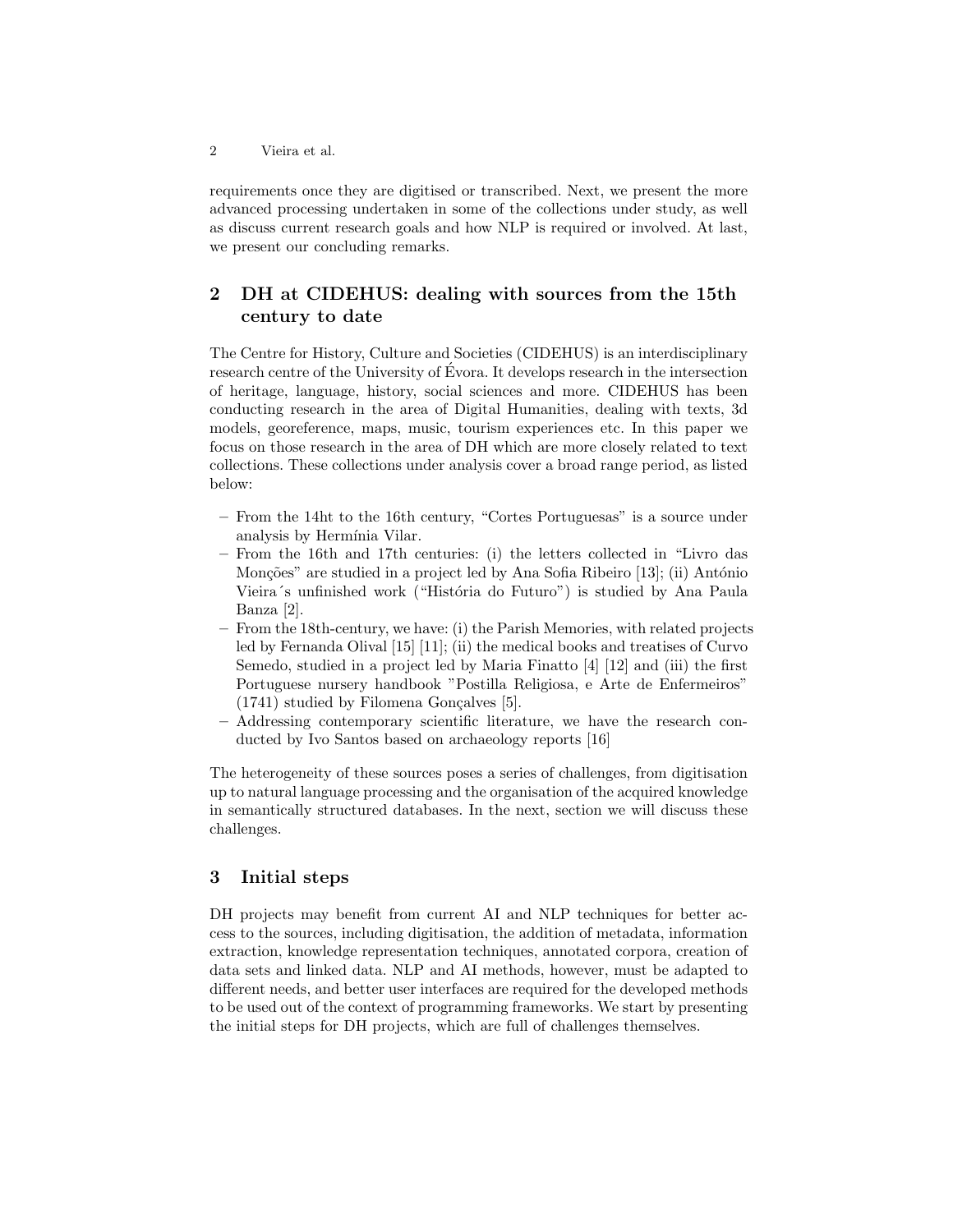#### 3.1 Starting points: digitisation

OCR technology is often applied for sources available in PDF files. In our current projects, we have the Monsoon letter ("O livro das Monções"), the books and treatises of Curvo Semedo, and some of the Archaeology reports at this stage. OCR output quality varies a lot depending on the format and quality of the input. It is a basic but not solved problem [19]. It is often the case that OCR outputs must pass through extra processing or manual correction to make the source fit for the next steps.

Besides the challenges posed by OCR quality, there are projects that need digitisation from original manuscripts, which is yet a different problem. Transcription tools such as Transkribus [7] help digitisation in these cases.

#### 3.2 Processing digitised sources

Once a source, or corpus of study, is already digitised, the organisation of its metadata is of great relevance. The digital material must identify itself well, that is, it should inform to which collection it belongs, what is the place of each file, and so on. The metadata can also describe the document structure, when required. It is also important to separate metadata from the actual data. For transcribed material, for instance, one should identify headers, page numbering or comments in an organised way. This is essential for further processing. Metadata is also important to connect a source with other sources, and connect them to the linked open data [10].

Beyond metadata organisation, there is the problem of normalisation. In Digital Humanities it is often the case that the sources, being from a distant time, present grammatical variations, both spelling and morpho-syntactic. Understanding these differences and being able to translate or associate ancient writings to the current standards is an essential step towards other processing levels [3].

Another way of mitigating the writing variants is to create language models that include substantial corpora from other time periods, with their naturally occurring variants or to add a final training phase (tuning) to adapt the model to the variants [1].

From this point, with digitised, normalised texts or with suitable language models, we can make better use of current NLP tools that are already developed, such as automatic translation, named entity recognition, event extraction, correference resolution, question answering, and many others. However, such developments require not only current NLP tools, but also closer interaction with scholars, for the final adaptations for their needs and suitable interfaces.

## 4 Next (more advanced) steps

The DH group at CIDEHUS has advanced in processing some of its collections, using AI and natural language processing tools to create knowledge bases that may be useful for other researchers. Further ahead we describe some of the developed resources.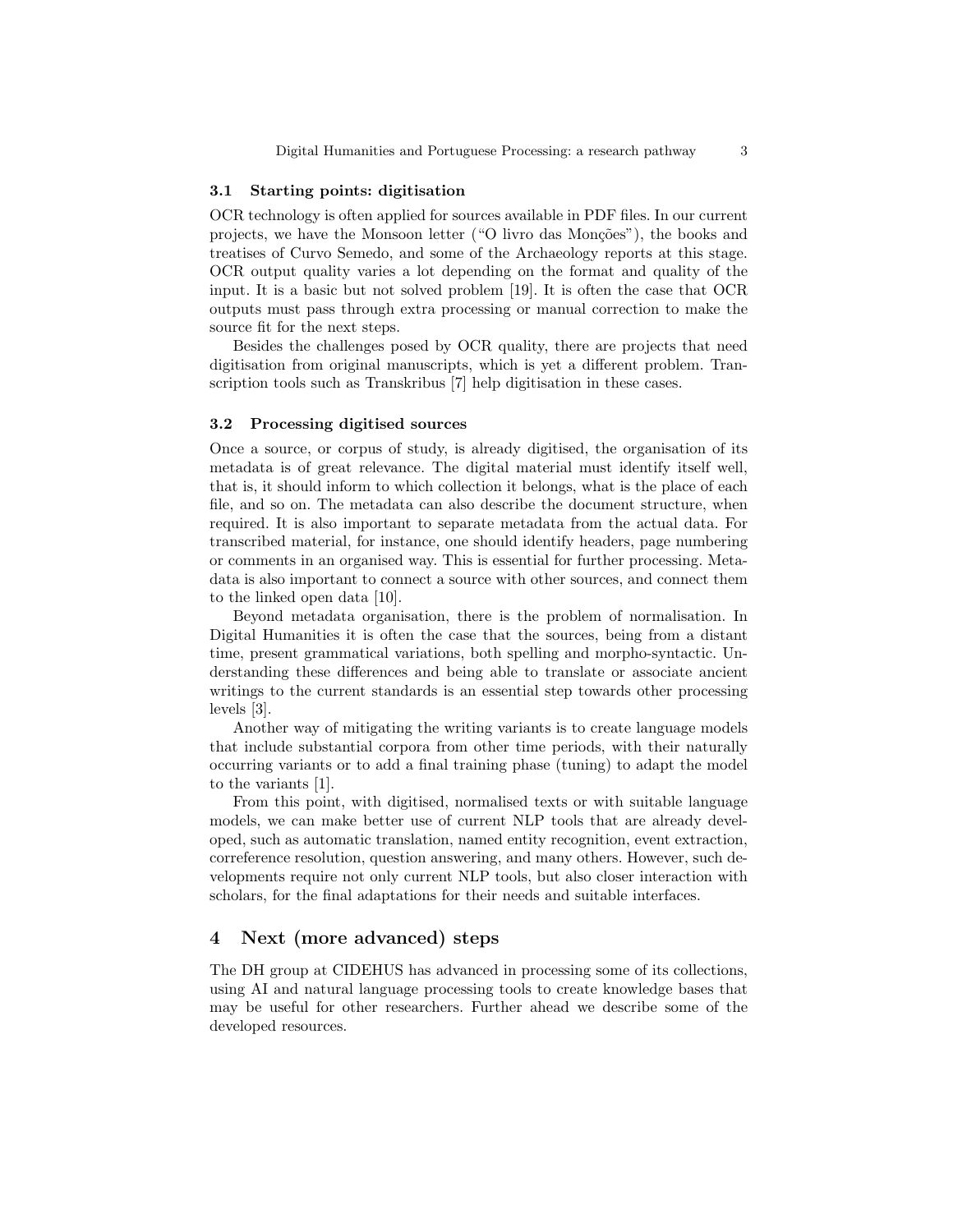#### 4 Vieira et al.

#### 4.1 Resources under development

The Parish Memories One example is the work done with the Parish Memories. It is a rich collection, very well studied in Portugal. The digitised version of microfilms from the originals are available at the Portuguese National Archive (Arquivo Nacional da Torre do Tombo). There are also many printed books reproducing parts of the material. A first digital version was made freely available through CIDEHUS Digital Portal<sup>6</sup>. The application of NLP techniques is now possible due to past projects that worked on the manual transcription of the original manuscripts. From this collection, a named entity dataset was automatically built using previously developed systems for named entity recognition [17], based on machine learning techniques and language models. The initial entity categories considered were the usual, person, location, and organisation. The named entities extracted from the Parish Memories constituted a dataset that was made available to the community. The digitised texts are provided with their respective lists of named entities [20]. As it was based on a completely automated process, a curation phase for this data is still foreseen in the future developments of this source.

The Archaeology Corpus A Portuguese corpus is being built in the domain of archaeology. The main sources of information considered are reports of archaeological works, academic theses and specialised bibliography. Among these sources, the "Portal do Arqueólogo" (Archaeological Data Management Tool) stands out for housing structured information. In this portal, the information is distributed in three main groups: sites, works and projects. A project can be made up of several archaeological works, and a work can refer to one or more sites. As of June 2021, this corpus had 36275 records of archaeological sites and 39947 works. The goal is to extract and organise information using NLP methods. Some analysis made on this corpus allows identifying periods in time with more intensive archaeological work and many other aspects of archaeology in Portugal. This initial corpus and the analyses made upon it is described in more detail in [16].

#### 4.2 Further research goals

The various projects of the group have different processing needs. For the work being developed with the writings of Padre António Vieira, História do Futuro [2], for instance, the assessment of semantic similarity [9] is quite significant. Although semantic similarity is a well-developed problem, finding a suitable, applicable tool and creating helpful interfaces for the source analysis are some of the challenges.

Event Extraction is another interesting NLP task, with resources developed for Portuguese [14]. The challenge, in this case, is to adapt these tools to the

<sup>6</sup> http://www.cidehusdigital.uevora.pt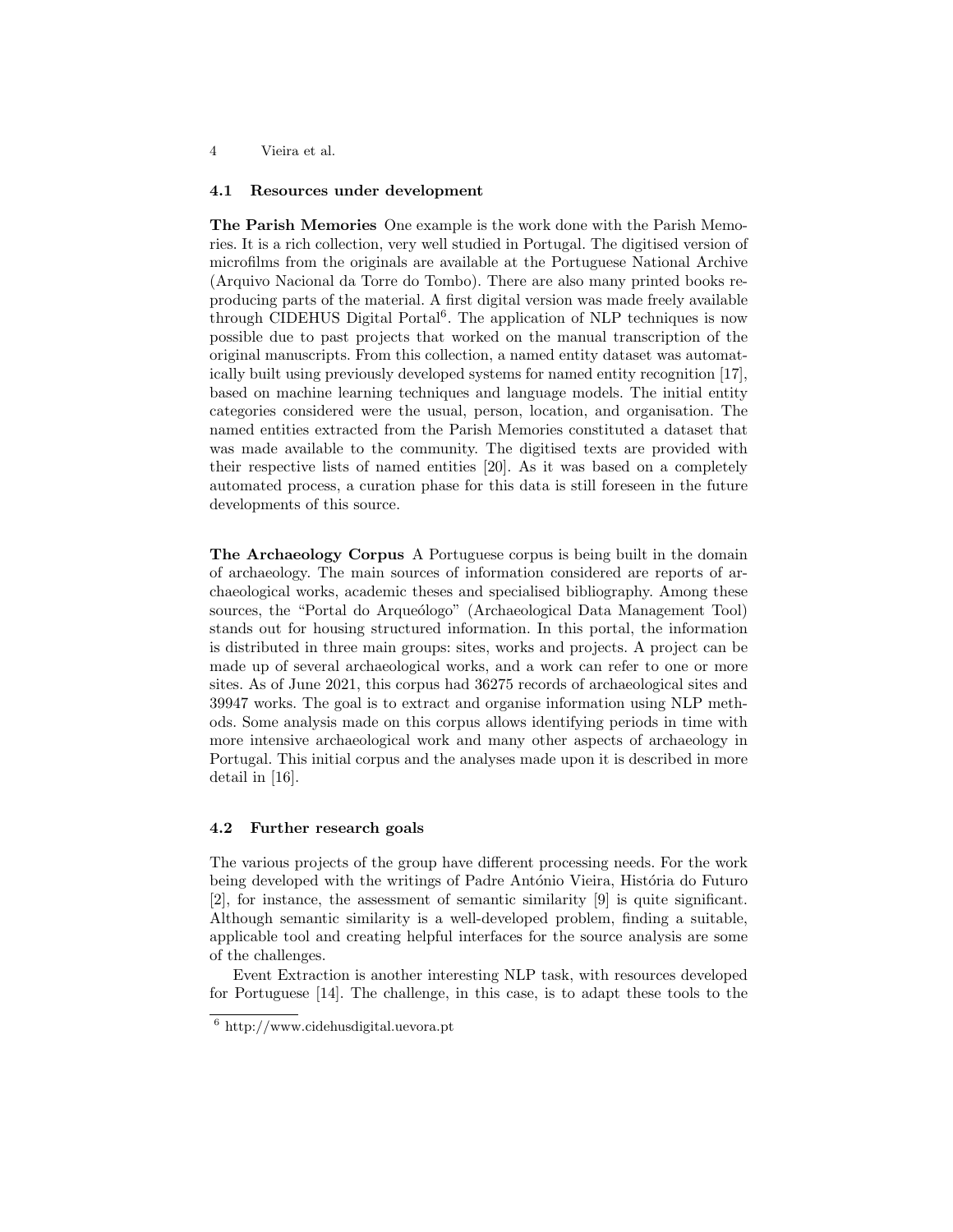language of the period, an effort under exploration in the project related to the Monsoon letters [13].

Ontology linking is one of the goals of the Curvo Semedo project [12], where health terminology can be found and mapped to existing ontologies [18]. These mappings are a way of enriching the resource and establishing what areas of medicine, anatomy and which kind of diseases and medications were known from that time, according to that source. Currently, the vocabulary - terminologies and related expressions - used within Semedo's manuals are contrasted with those used along with the nursery manual printed in 1741 [5]. This contrast may be useful to identify different perspectives, concepts and behaviours of the various health care professionals and practitioners at that time.

Regarding the source of "Cortes Portuguesas", one of the purposes is to identify and analyse concepts occurring in the speeches of the Courts and the argumentation used in the royal legislation. The quest is to grasp the origins of an ethics of behaviour of royal officers, to the establishment of control and accountability systems and the control of corruption in low-middle-age societies. On top of the other mentioned task, argumentation mining [8] might be the kind of processing that may accelerate the analysis made by the scholar in this kind of project.

In fact, all these different tasks are complementary, and one ambitious goal would be a unified environment combining them to study these sources and others. On the other hand, there are many other possibilities, as dealing with textual information towards meaning is an endless effort.

#### 4.3 FAIR Data and Ontology Development

Naturally, with the evolution of the studies mentioned here, data will be produced, as was the case for the named entities in the Parish Memories [20]. The efforts of sharing data has a long way to go in terms of standardisation. It is very important to make data compliant to the FAIR principles (Findability, Accessibility, Interoperability, and Reusability) [21]. Also, an essential step towards improving FAIRness of data is using vocabularies and ontologies for data and metadata representation [6]. While diverse vocabularies are available for metadata representation (as DCAT, PROV-O, etc.), extending existing domain ontologies or developing new ones to better fit the specificities of each corpus or source is required.

## 5 Concluding Remarks

CIDEHUS has a rich portfolio of projects with a great potential to be explored through the advancements of the area of Digital Humanities. The ideal is that all collections in this portfolio follow the same digitisation standards, such as those proposed by TEI (the Text Encoding Initiative) and the FAIR principles of Open Data. AI techniques are needed for treating the problems in all phases, since those initial steps related to OCR quality, manuscripts transcription, the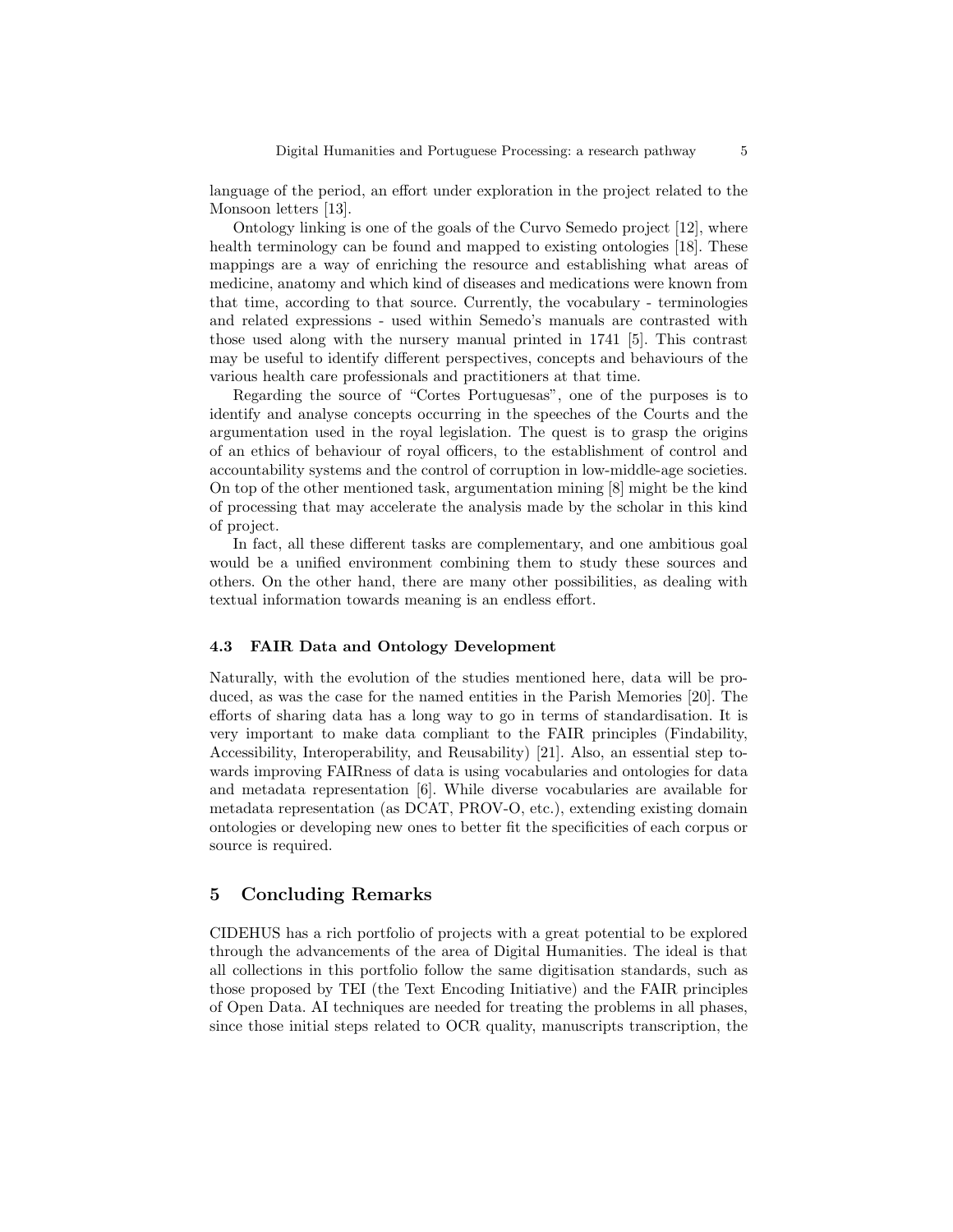6 Vieira et al.

addition of metadata, and normalisation as well as the processing phases required for translation, information retrieval and extraction, creation of knowledge basis, and their association to ontologies. It is very crucial that a human centred AI perspective must be taken into account to provide suitable user interfaces for accessing the sources and the extracted data. All these projects and collections, even with different goals, may gain by coexisting in the same environment and thus sharing the use of the same powerful tools to deal with texts and their encoded knowledge.

# References

- 1. Arevalo, E.M., Fonteyn, L.: Macberth: Development and evaluation of a historically pre-trained language model for english (1450-1950). In: ICON Workshop on Natural Language Processing for Digital Humanities (2021)
- 2. Banza, A.P.: A edição digital da história do futuro, de antónio vieira: arquivo e ferramentas. In: Actas da Jornada de Humanidades Digitais do CIDEHUS (to appear) (2022)
- 3. Cameron, H.F., Gonçalves, M.F., Quaresma, P.: Linguistic and orthographical classic portuguese variants challenges for NLP. In: Proceedings of the 14th International Conference on the Computational Processing of Portuguese. pp. 43–48 (2020)
- 4. Finatto, M.J.B., Quaresma, P., Gonçalves, M.F.: Portuguese corpora of the 18th century: old medicine texts for teaching and research activities. In: Proceedings of the conference on Language Technologies Digital Humanities (2018)
- 5. Gonçalves, M.F.: A arte de enfermeiros  $(1741)$ : aspetos do léxico relativo a doenças e remédios no século xviii. Revista Panace $@ 21(52) (2020)$
- 6. Guizzardi, G.: Ontology, Ontologies and the "I" of FAIR. Data Int. 2(1-2), 181–191 (2020)
- 7. Kahle, P., Colutto, S., Hackl, G., Mühlberger, G.: Transkribus-a service platform for transcription, recognition and retrieval of historical documents. In: 2017 14th IAPR International Conference on Document Analysis and Recognition (ICDAR). vol. 4, pp. 19–24. IEEE (2017)
- 8. Lawrence, J., Reed, C.: Argument mining: a survey. Computational Linguistics 45(4), 765–818 (2020)
- 9. Lopez-Gazpio, I., Maritxalar, M., Gonzalez-Agirre, A., Rigau, G., Uria, L., Agirre, E.: Interpretable semantic textual similarity: Finding and explaining differences between sentences. Knowledge-Based Systems 119, 186–199 (2017)
- 10. Nair, S.S., Jeeven, V.: A brief overview of metadata formats. DESIDOC Journal of Library & Information Technology 24(4) (2004)
- 11. Olival, F., Cameron, H., Vieira, R.: As memórias paroquiais: do manuscrito ao digital. In: Actas da Jornada de Humanidades Digitais do CIDEHUS (to appear) (2022)
- 12. Quaresma, P., Finatto, M.J.: Information extraction from historical texts: a case study. In: Workshop on Digital Humanities and Natural Language Processing, collocated with PROPOR) (2020)
- 13. Ribeiro, A.S.: O projecto monsoon: perspectivas digitais da ´India portuguesa. In: Actas da Jornada de Humanidades Digitais do CIDEHUS (to appear) (2022)